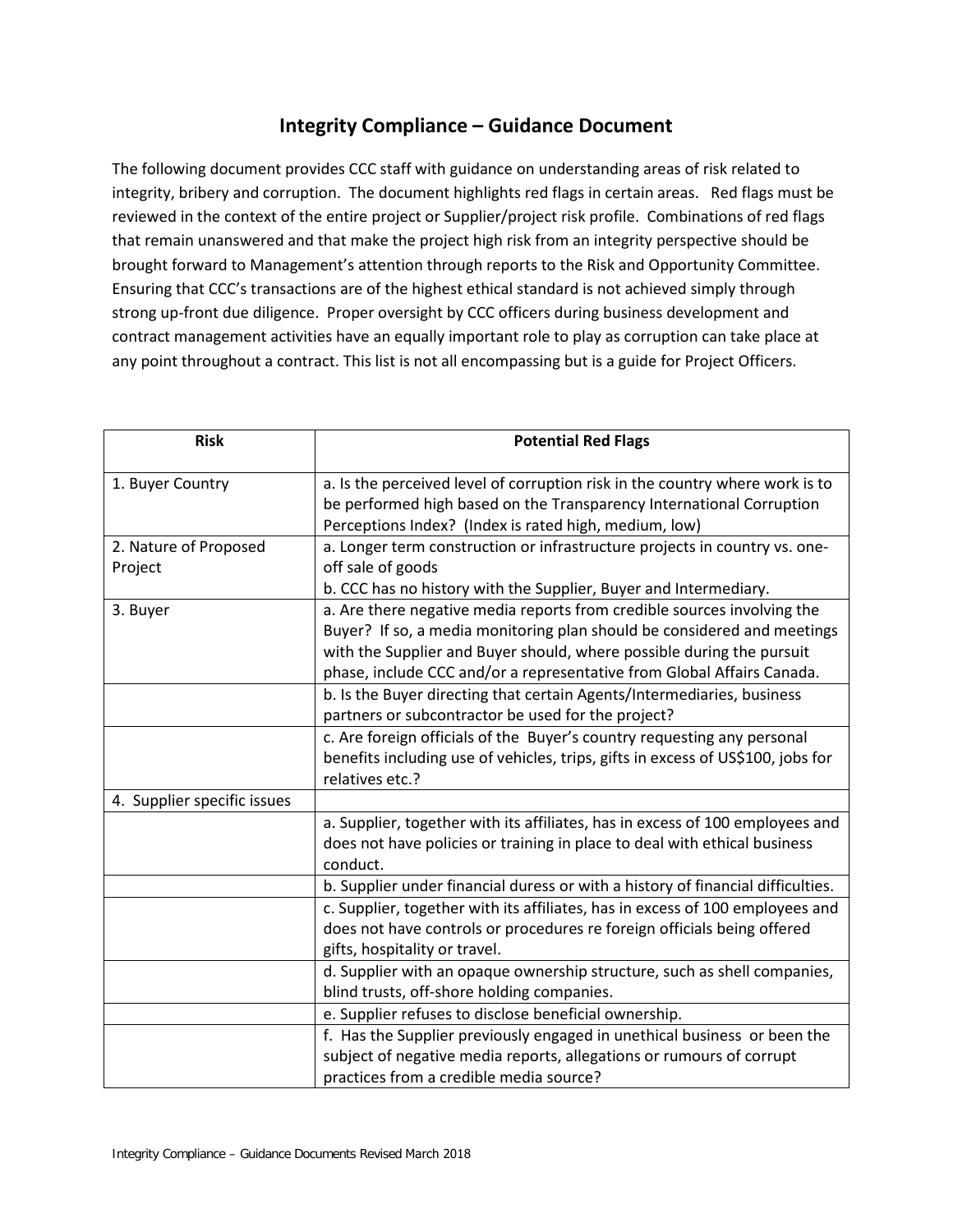| <b>Risk</b>                                                   | <b>Red Flags</b>                                                                                                                                                                                                                                                                                                          |
|---------------------------------------------------------------|---------------------------------------------------------------------------------------------------------------------------------------------------------------------------------------------------------------------------------------------------------------------------------------------------------------------------|
| 5. Agent $/$<br>Representatives/Third<br>Party Intermediaries | a. The supplier has not conducted due diligence on the<br>Agent/Intermediary or has conducted due diligence and there remain<br>unanswered red flags.                                                                                                                                                                     |
|                                                               | b. Does the Agent or Intermediary appear to lack sufficient capability or<br>qualifications to provide the services or goods for which it is being<br>engaged (based on years in business, types of service performed, staffing<br>levels, etc.)?                                                                         |
|                                                               | c. Is the Agent/Intermediary reluctant to disclose information or provides<br>inaccurate or incomplete information; does not provide business<br>references or disclose principals or associates; or did the response from<br>any of the business references present a basis for concern about the<br>Agent/Intermediary? |
|                                                               | d. Is the Agent/Intermediary a lawyer, accountant or other<br>person/intermediary who is not normally directly involved in the type of<br>project or business activity for which it is being retained?                                                                                                                    |
|                                                               | e. Have we been asked or directed by a public official of the buyer to use<br>this specific Agent/Intermediary? If so, by whom and why?                                                                                                                                                                                   |
|                                                               | f. Does the Agent/Intermediary want to work without a contract or with a<br>vague contract?                                                                                                                                                                                                                               |
|                                                               | g. Is the Agent/Intermediary hesitant to make anti-corruption compliance<br>certifications in an agreement?                                                                                                                                                                                                               |
|                                                               | h. Has the Agent/Intermediary ever been an employee of official of the<br>Buyer?                                                                                                                                                                                                                                          |
|                                                               | i. Does the Agent/Intermediary have a history of financial difficulties?                                                                                                                                                                                                                                                  |
|                                                               | j. Agent/Intermediary with an opaque ownership structure, such as shell<br>companies, blind trusts, off-shore holding companies.                                                                                                                                                                                          |
|                                                               | k. Has the Agent/Intermediary previously engaged in corrupt practices or<br>has been the subject of negative media reports from credible sources?                                                                                                                                                                         |
| 6. Transactional Red Flags                                    | a. Does the total amount to be paid for goods and services appear to be<br>unreasonably high or above the customary or arms-length amount?                                                                                                                                                                                |
|                                                               | b. Are unusual upfront or excessive payments required (high<br>commissions, substantial bonuses, etc.), or is the compensation to be<br>based on performance (success fees)?                                                                                                                                              |
|                                                               | c. Are indirect or unusual payments or billing procedures being requested,<br>such as:                                                                                                                                                                                                                                    |
|                                                               | i. Payments through bank accounts in a foreign country outside of the<br>one where the services are being provided                                                                                                                                                                                                        |